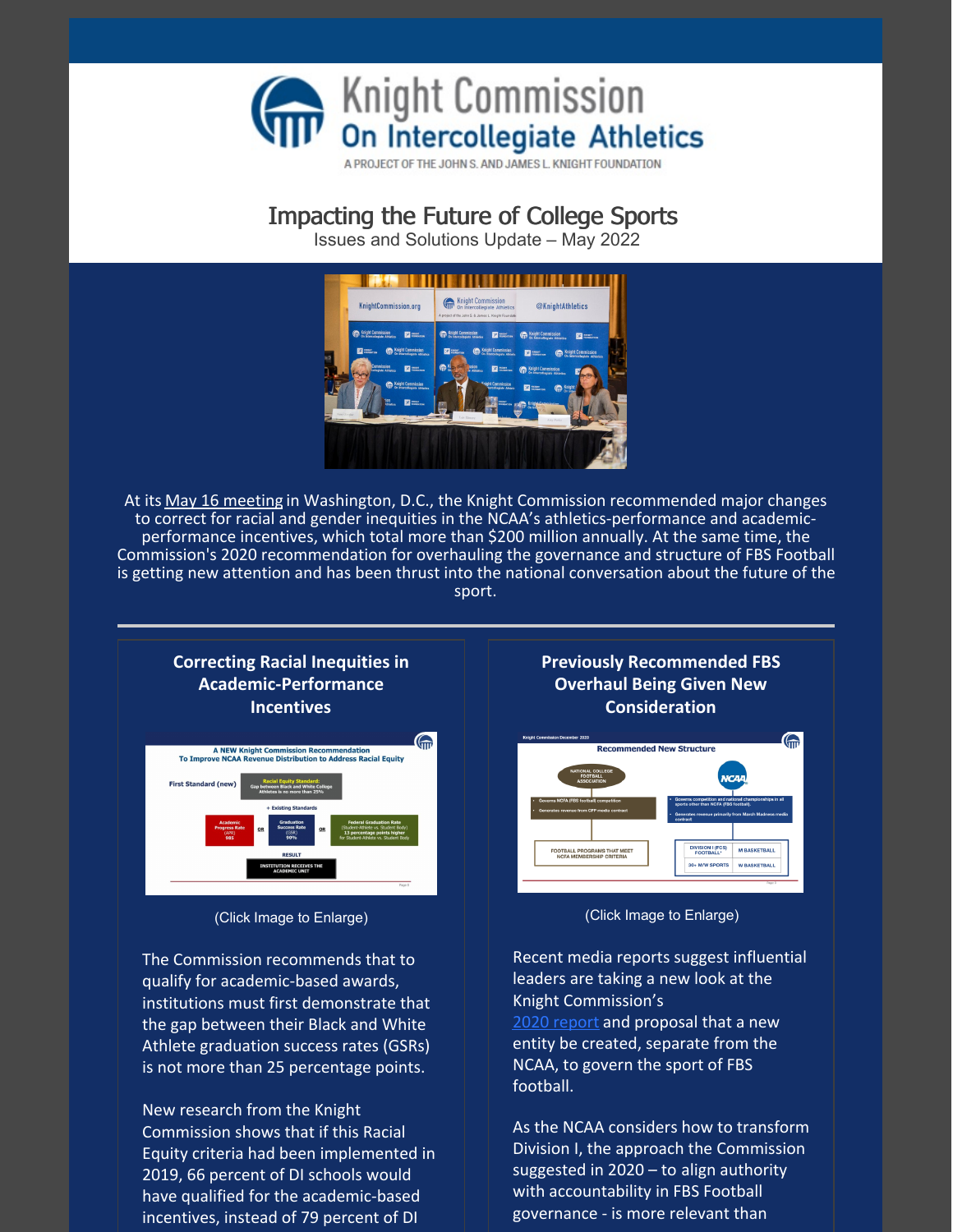schools.

Co-chair Len Elmore said, "Black college athletes are both the largest racial minority in Division I and the minority group with the largest negative graduation gap compared to the graduation rate of White athletes."

Read more [here](https://www.knightcommission.org/2022/05/may-16-release/) and [access](https://files.constantcontact.com/bbe8399a001/88490afe-443a-4473-a973-61aa7f74adec.pdf) the slide deck of data.

## **Correcting Gender Inequities in NCAA Revenue Distribution**

Guest speaker Roberta Kaplan reviewed the independent gender equity analysis her law firm, Kaplan Hecker & Fink, conducted for the NCAA Board of Governors. One finding, still unaddressed, is that the athletic-performance incentives in the NCAA's revenue distribution are "inconsistent with the NCAA's stated commitment to gender equity."

ever.

The 2020 report also outlinedten guiding governing principles for the new entity and a restructured NCAA.

The full report, as well as the independent antitrust and Title IX legal assessments of a separate FBS footballonly entity can be accessed[here](https://www.knightcommission.org/2020/12/knight-commission-recommends-a-new-governing-structure-for-the-sport-of-fbs-football/).



*The Commission reiterated its proposal to implement a gender equity principle in the NCAA distribution formula. It highlighted that the NCAA awards more than \$160 million based on men's basketball teams' wins and participation in March Madness but \$0 dollars based on the tournament performance of women's teams.*

*The Commission's proposal would require equal rewards for the success of men's and women's teams IF the formula continues to provide athletics-performance based incentives.*

Read more **[here](https://www.knightcommission.org/2022/05/may-16-release/)**.

# News About Restructuring FBS Football



College football offseason primer 100 days before Week 1 kicks off *May 24, 2022*

"A complete restructuring of the collegiate landscape is on the horizon, with the NCAA rewriting its constitution, restructuring the way it is governed and searching for a new president to replace Mark Emmert…

The Knight Commission on Intercollegiate Athletics also has recommended creating a separate organization to manage the 10 conferences and 130 schools that compete at the FBS level. It's an idea that only recently has been garnering traction among university presidents and the sport's decision-makers…"

**[Read](https://www.espn.com/college-football/story/_/id/33957879/college-football-offseason-primer-100-days-week-1-kicks-off) Here.**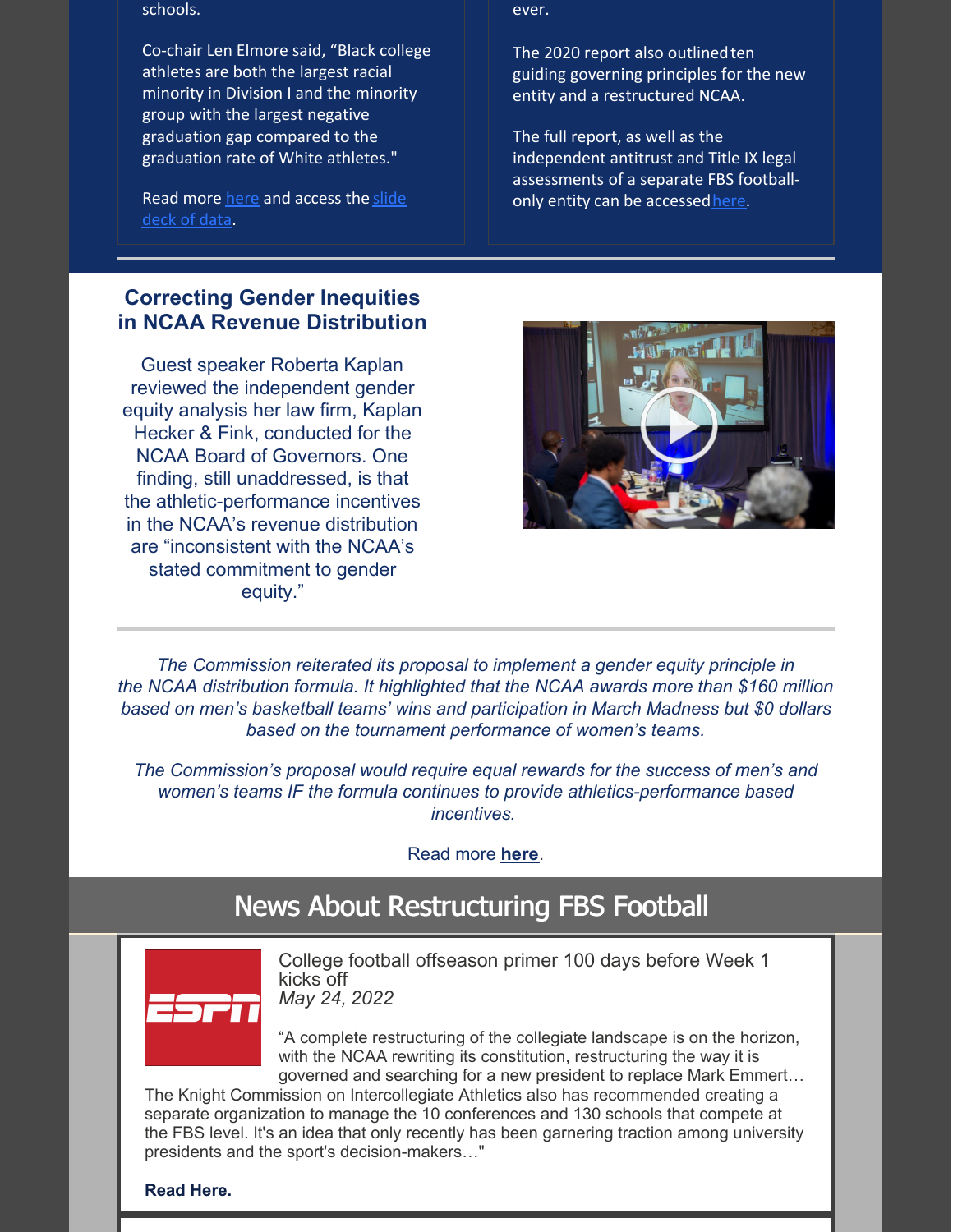

Why Ohio State's Gene Smith, Other Leaders in College Athletics Believe FBS Football Should Split from NCAA *May 19, 2022*

Gene Smith: "We have the model with CFP, we have the umbrella so to speak, and need to just define the model," Smith said. "The Knight Commission proposed this a couple years ago. It was a great report..."

## **[Read](https://www.elevenwarriors.com/ohio-state-football/2022/05/130942/why-ohio-state-s-gene-smith-other-leaders-in-college-athletics-believe-fbs-football-should-split-from-ncaa) Here.**



Here's why the idea of moving FBS football out of the NCAA may be picking up steam: *May 10, 2022*

In this May 10, 2022 college sports industry newsletter and in a May 6, 2022 interview with Knight Commission CEO Amy P. Perko, Matt Brown takes a look back at the Knight Commission's 2020 report and recommendation that a new governing entity be created for the sport of FBS Football, separate from the NCAA.

#### **[Read](https://www.extrapointsmb.com/heres-why-the-idea-of-moving-fbs-football-out-of-the-ncaa-may-be-picking-up-steam/) Here.**

**Watch the [interview](https://www.youtube.com/watch?v=MHwe7AzTbhE) Here**.

# News About Our Recommendations



"Knight Commission urges NCAA to immediately implement gender, racial equality measures" *May 16, 2022*

The Knight Commission on Monday urged the NCAA to act immediately on two proposals to correct racial and gender inequities

in NCAA athletics revenue distribution, and the group was staunch in its belief that the organization doesn't need to wait for a new NCAA president to do it.

Co-Chair Nancy Zimpher urged the NCAA to take steps to correct the "flagrant multimillion-dollar gender inequity in its revenue distribution" which she called "personally troubling, to say the least."

#### **[Read](https://www.espn.com/college-sports/story/_/id/33928704/knight-commission-urges-ncaa-immediately-implement-gender-racial-equality-measures) Here.**

# **Amsterdam** Nelus

"Knight Commission addresses issues of gender and racial inequities"

*May 19, 2022*

"Black college athletes are both the largest racial minority in Division I and the minority group with the largest negative graduation gap compared to the graduate rates of white athletes," said Knight

Commission co-chair Len Elmore. "The NCAA should stop sending millions of dollars to schools that fail to close those gaps."

### **[Read](https://amsterdamnews.com/news/2022/05/19/knight-commission-addresses-issues-of-gender-and-racial-inequities/) Here.**

"Enhancing the Division I Women's Basketball Tournament Experience" *April 28, 2022* The Knight Commission on Intercollegiate Athletics, an independent